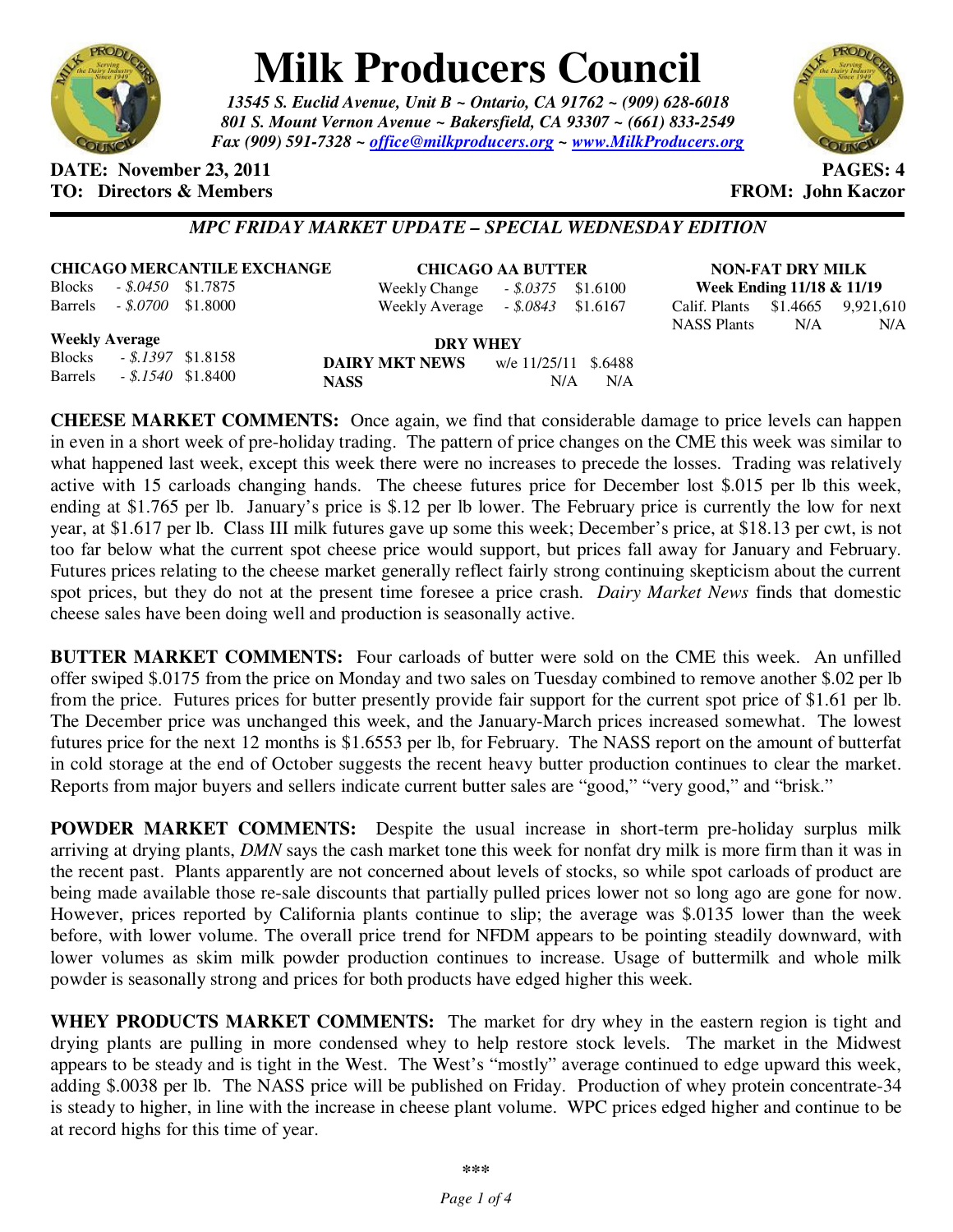#### **FRED DOUMA'S PRICE PROJECTIONS…**

**Nov 23 Final: Quota cwt. \$19.36 Overbase cwt. \$17.67 Cls. 4a cwt. \$17.91 Cls. 4b cwt. \$17.19 Last Week: Quota cwt. \$19.37 Overbase cwt. \$17.67 Cls. 4a cwt. \$17.91 Cls. 4b cwt. \$17.19 \*\*\*** 

**OCTOBER MILK PRODUCTION IS UP BY 2.1%; STOCKS OF MAJOR PRODUCTS ON HAND MOVE LOWER:** *(by J. Kaczor)* Milk production in October expanded at an increasing rate in almost every which way it could. Compared to September, the number of milk cows increased by 9,000, production per cow increased by 45 pounds, and total milk production increased by 437 million pounds. Last year's month-to-month changes for these categories were 2,000 cows, 39 pounds per cow, and 360 million pounds of milk. Compared to last October, 96,000 more cows were milked, average production per cow was 17 pounds higher, and total production was 330 million pounds greater.

One way milk production did not expand was broadly, across all regions. Instead, the pronounced bias towards western and southwestern states' expansion continued to dominate. Expansion among the top 23 milk-producing states also continued at a higher rate than in the other 27 states, and was widely mixed: seven states (those in the west and southwest) added a total of 93,000 cows, eight others added a total of 33,000 cows, two stayed the same, and six others were milking 15,000 fewer cows. Six of the top 23 states reported less milk produced this October than a year ago, five had production ranging from no change to  $+2\%$ , six had increases ranging from 2.4% to 3.8%, and six had increases of 5.7% or more. Imagine the widely different situations faced by producers throughout the U.S., and the difficult decisions leading to the actions taken during the month.

USDA reports California added more cows than any other state compared to a year earlier, 27,000, and had the largest increase over the previous year in total milk production, 79 million pounds, an increase of 2.4%. For what it is worth, that was ever so slightly more than the increases in Texas, with its 20,000 additional cows and 72 million more pounds of milk, an increase of 9.8% over last October. Those increases, and the others, likely translate into a goodly amount of butter, powder, cheese, and whey proteins, which is now being tabulated and will be reported by NASS next week.

California's numbers bear discussion lest someone take umbrage with their "expansionistic" appearance. First, the table here shows the number of cows milked this year by California producers is not really higher than it was in 2006, which itself was a down year, is only 12,000 higher than the nightmare year of 2009, and is 66,000 below the dream year of 2008. Those numbers compare well to the other states' counts which are well above 2006's level and only 39,000 below the peak year. Second, California's 6%

| California and U.S. Milk Output Compared<br>Month of October, 2006-2011 |             |             |             |                        |  |  |  |
|-------------------------------------------------------------------------|-------------|-------------|-------------|------------------------|--|--|--|
|                                                                         | California  |             |             | <b>Other 49 States</b> |  |  |  |
| Year                                                                    | <b>Cows</b> | <b>Milk</b> | <b>Cows</b> | <b>Milk</b>            |  |  |  |
| 2006                                                                    | 1,778       | 3,222       | 7,329       | 11,635                 |  |  |  |
| 2007                                                                    | 1,826       | 3,413       | 7,355       | 11,957                 |  |  |  |
| 2008                                                                    | 1,845       | 3,382       | 7,479       | 12,233                 |  |  |  |
| 2009                                                                    | 1,767       | 3,205       | 7,329       | 12,215                 |  |  |  |
| 2010                                                                    | 1,752       | 3,346       | 7,371       | 12,558                 |  |  |  |
| 2011                                                                    | 1,779       | 3,425       | 7,440       | 12,805                 |  |  |  |

increase in milk production over the five years shown (the numbers in the table reflect thousands of cows and million lbs of milk) totally comes from increases in production per cow. That reflects astute management practices in the face of outrageously high feed costs compared to all but a handful of other states, and to lower mailbox prices bar none. Do not take umbrage – instead, tip hats to the dedication and determination evidenced by what California is accomplishing.

Coming back to the total increase in milk production, however it is compared and measured (month to month or year to year), the increase is huge. Adding to the volume of milk available this year for use by U.S. manufacturers is the amount that is no longer needed by U.S. bottling plants. USDA's latest, dismal, report on that volume was for September: Class 1 usage for the month was 0.9% below the same month a year ago and was 1.5% lower for the first nine months of the year. That is exactly what California's number was for the same ninemonth period, and it appears those valuable sales may be getting even weaker – California's Class 1 pool usage for this October was 1.9% below last October, a loss of 9.8 million lbs. The trade-off being made by the industry (less Class 1 usage and more market-clearing usage) certainly is not in the best interests of U.S. and California milk plants that are in the fluid milk business and it remains to be seen if it is in the best interests of U.S. milk producers.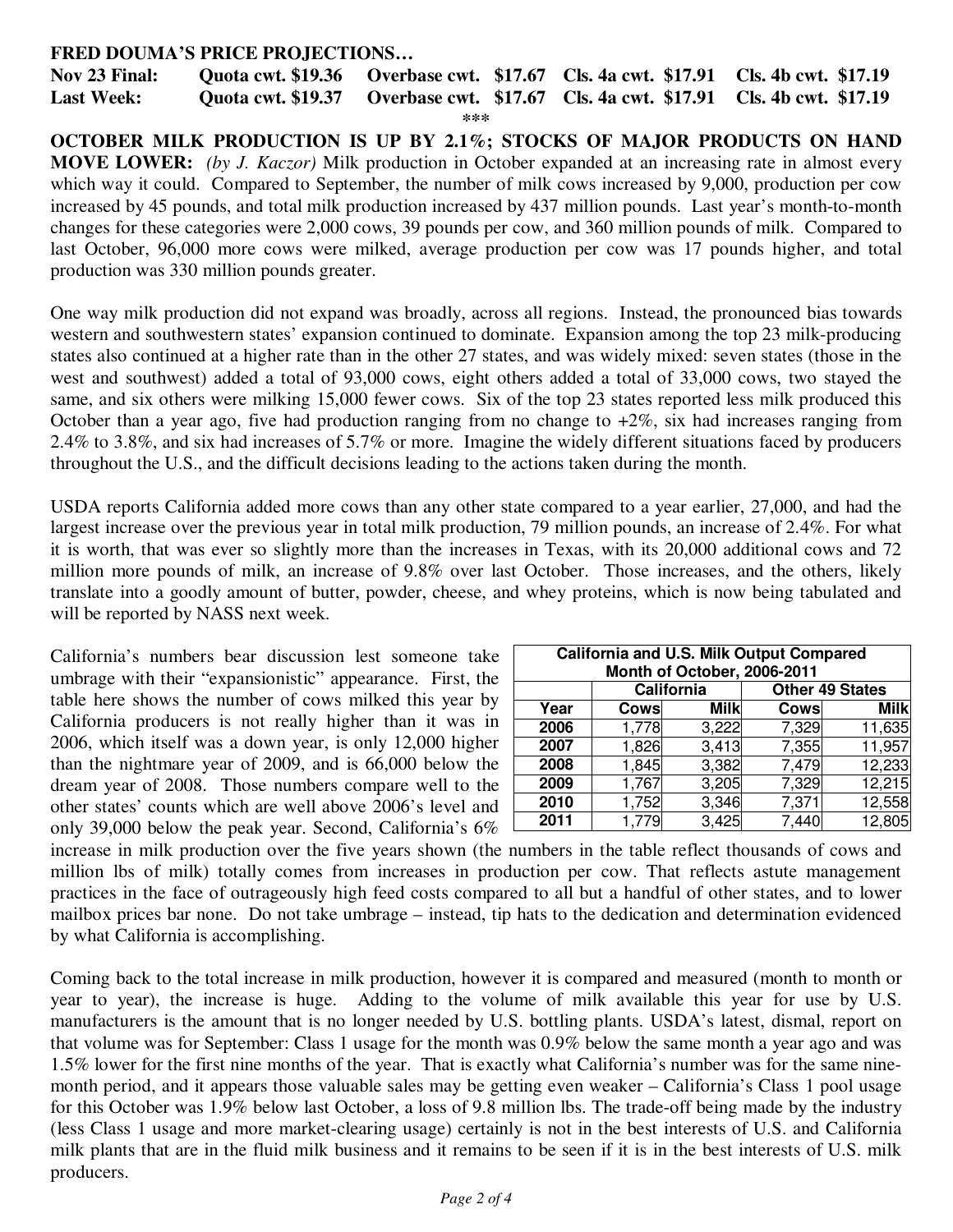There is some positive news this week in terms of the changes in the amount of butterfat and cheese in cold storage at the end of October relative to changes in the amount of those products produced. USDA reported that butter and butterfat products in long term storage facilities was 21 million lbs lower than a month earlier, and was only 20 million lbs higher than last October despite an increase of about 200 million lbs more product produced during the year. Stocks of American cheese were 20 million lbs lower than a month earlier, and were 25 million lbs lower than a year earlier, about equal to the change in production of those products during the year. For all cheese, about 120 million more lbs was produced in the past year while stocks of all cheese were 45 million lbs lower at the end of that period than at the beginning. Next week, the NASS report on October dairy product production will be available which will enable a calculation of the monthly commercial "disappearance" of these important products.

**A SPECIAL THANKS TO OUR 2011 ASSOCIATE MEMBERS:** *(By Rob Vandenheuvel)* While a majority of the funding for Milk Producers Council comes from the dairy families we represent, MPC is proud to have strong support from other businesses and individuals that have an interest in maintaining a vibrant dairy industry in California. These Associate Members recognize the value MPC brings to the California and U.S. dairy industry and their financial support plays an integral role helping us be a strong voice our members. **A special thanks on behalf of the MPC board of directors, members and staff goes out to:** 

#### **Platinum Associate Member:**

Gordon Hay Rico Trucking

#### **Gold Associate Members:**

Advance Milk Commodities American Ag Credit Bank of the West Corona Cattle, Inc.

Farm Credit West Frazer Frost LLP Genske Mulder & Co., LLP John Troost

## Northern California Holsteins

Lucio Hay Company

#### **Silver Associate Members:** Eagle Livestock, Inc.

Alta EM, Inc. Anker Trucking B&G Hay Bill Van Leeuwen Calf Nursery Association Cardoza Commercial Farming Chino Livestock Market Citizens Business Bank Darling International

Glen Durrington Jack & Bea Moons Mrs. Jake Engelsma Willis HRH Insurance Services Kellogg Supply Inc. Laird Manufacturing O K Cattle Dr. Ron Meninga, DVM

Security Milk Producers Assoc. Standard Feeding Stiles Animal Removal Inc. Val-U Meat Packing Inc. Wells Fargo Bank Wiechelman & Associates Xavier Aphessetche

#### **Thanks again to all of our Associate Members for your support!**

Anyone else interested in supporting MPC with an associate membership should visit our website (www.milkproducers.org) or contact us directly at office@milkproducers.org or (909) 628-6018. **Our dairy members greatly appreciate all the support we get.** 

**FAILURE OF CONGRESSIONAL "SUPER COMMITTEE" IMPACTS NEAR-TERM OUTLOOK FOR DAIRY POLICY REFORM:** *(By Rob Vandenheuvel)* The dust is still settling on the announcement this week that the Congressional "Super Committee" has failed in its attempt to come up with more than \$1 trillion in deficit-reduction legislation. Why does this failure impact the near-term outlook for dairy policy reform? Because last week, it was announced that the House and Senate Agriculture Committees had included provisions from the *Dairy Security Act* (a.k.a. the "Peterson-Simpson Bill") in their package of agricultural policy reforms that was submitted to the Super Committee for inclusion in their proposal.